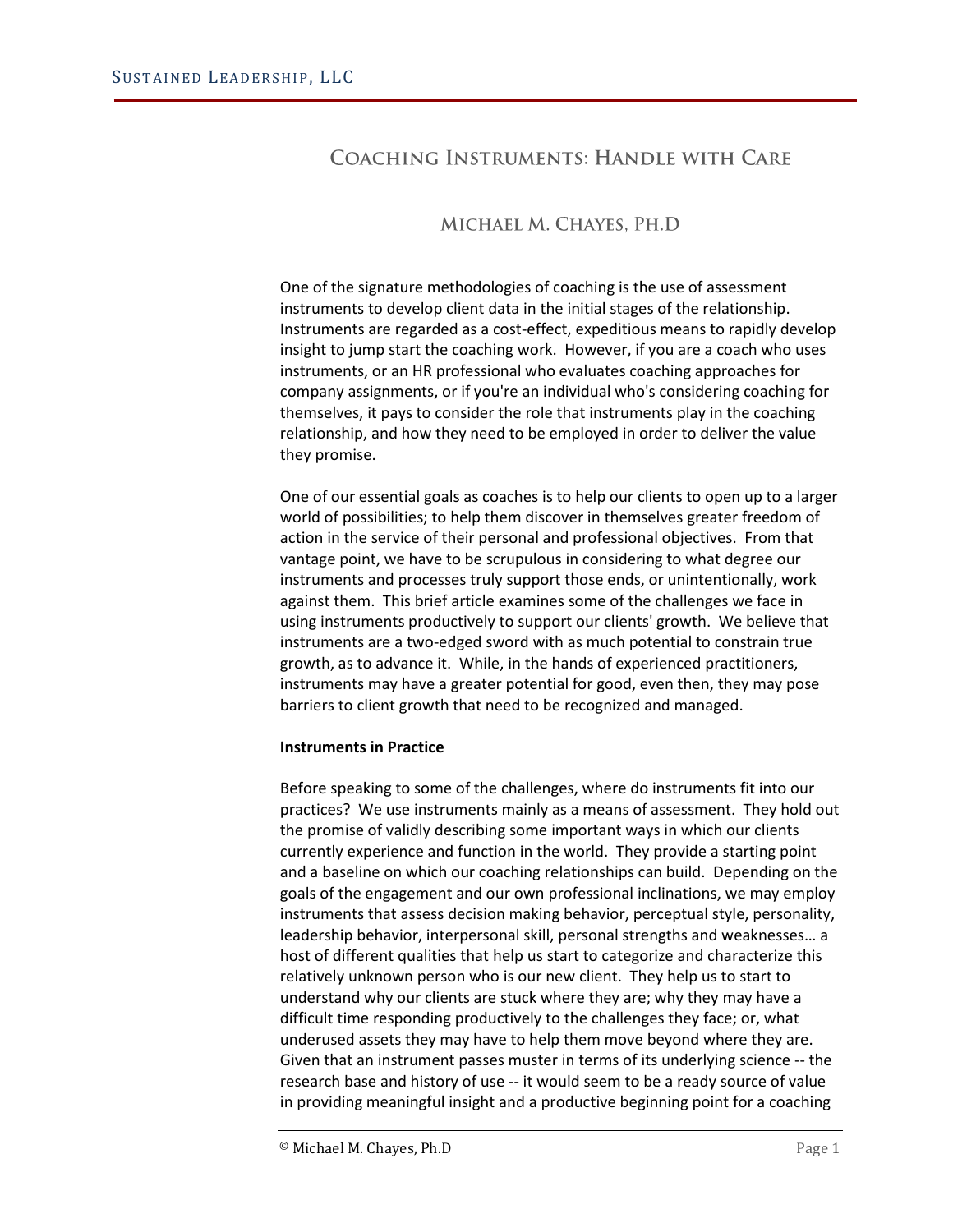relationship. It provides "content" for the process of coaching. Instruments also make the economics of coaching engagements feasible in that they provide high value for the dollar and make limited time demands on both the coach and client. On their face, instruments would appear to be of obvious value to both participants in the coaching relationship. However, their use is not without risk to the basic goal of individual client growth. Putting aside the question of whether a given coach is sufficiently competent in the use of a particular instrument, what risks do instruments pose as a whole?

## **Tyranny of Language**

Because of how we are cognitively designed as human beings, nothing exists until we have the language to describe it. We can't talk about or even think about something until we can put it into words. Instruments, first of all, supply language. They give us and our clients the words to describe personal experience. The risk is that the words and concepts they supply are not our clients'; they are words we have put in their mouths. They are not words a client would ever arrive at to describe their experience, left to their own devices. It's probably safe to say that no client has ever decided personally and unilaterally, that, in their hearts and minds, they really are "INTJ's". Why is that an issue? We believe that true growth has to be grounded in the personal reality of every individual. It has to emanate from how our clients uniquely understand and interpret their world, their experience, and themselves. The language of instruments is essentially an alien imposition on the way any client would describe themselves. While providing significant content for the coaching dialogue, the language runs roughshod over personal expression. Even though the words and concepts are typically part of the common culture, so that they are understandable and useable by a broad range of coaches and clients, that doesn't mean they are personally meaningful for any given client, or that a client would define the words exactly as we do. There is something inherently, if subtly, alienating about being described in language that you would never personally use. While we might argue that it is the introduction of new language and concepts to describe their personal experience that is part-andparcel of expanding our client's world, and that it helps them to see themselves and their potential choices in a broader fashion, it is also true that these concepts are imposed from without. They are abstractions, ungrounded in the language of a particular individual's experience.

Also, every instrument cuts two ways. While it introduces one new language/conceptual scheme, it also necessarily excludes many more. As it broadens thinking in its own terms, it also narrows it in other terms. We want to help our clients to be better observers of their own behavior so that they develop the freedom to make choices rather than continue to be the victims of their own automatic learned responses. However, instruments bias that observational capacity, setting the language and terms by which our clients reflect on their experience.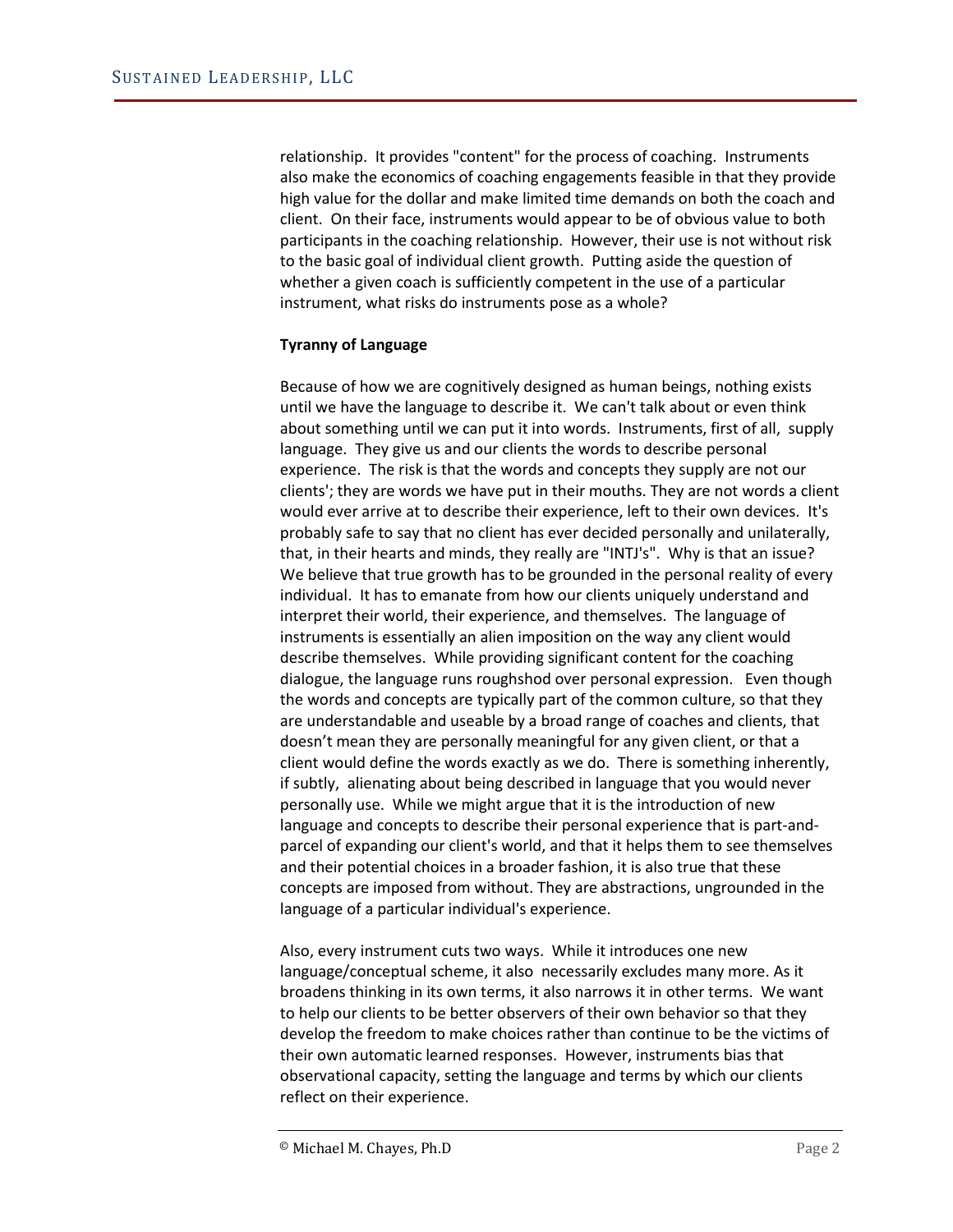How do we reconcile the tyranny of imposed new language with the goals of personally meaningful growth? When we use instruments -- and we are not arguing against their use at all -- it is important that we take whatever time is necessary to help our clients translate what they hear into language that is their own and personally resonant. When we remember all the caveats instrument instructions typically contain about handling the feedback process with sensitivity, we should recognize deeply that -- however well-intended -- this imposition of new language is also an assault on the personal language and sensibilities of our clients; one that we as their coaches should feel a strong obligation to help them to manage.

## **Seductive Simplicity**

The process of developing true personal understanding in the service of growth is not easy in any respect. We know from our own personal experience how difficult it is to recognize and challenge our own deeply held beliefs and habits, even the ones that have only caused us grief. As coaches, we all intellectually understand that instruments are inherently reductionist, in that, even the most sophisticated, reduces the complexity of an individual human being to a limited set of descriptors. However, the risk for our clients -- and even ourselves -- of being seduced by the attractive simplicity of our instruments is constantly there. Partly, it's that even when we intend otherwise, our brains try to make life simpler for us than it actually is. Our brains are happiest with simplified, predictable models of reality. As we evolved, neurological shorthand served us well in taking rapid action in the face of threats without risky delays caused by laborious data processing. However, those habits of mind can lead us to value and practice simplicity in a context where it creates risk rather than removes it.

Without impugning the motives of instrument purveyors, their success depends on making their offerings attractive to us and our clients. Recognizing that everything communicates, they design beautifully formatted, multi-color reports, full of graphs and charts that convey seriousness, professionalism, and a "scientific" precision. How precise they actually are, or personally relevant in a particular situation can get lost in the light show. We also know there is a well-established bias in Western culture in favor of anything that seems "scientific", in that quantitative data is assumed to more credible and "valuable" than qualitative. The existence of a differentiated model with a means to locate an individual on different scales conveys scientific legitimacy to clients who do not have the experience to know otherwise and who, at any rate, depend on their coaches to make those determinations.

Experienced coaches recognize that instrument feedback is mainly an expeditious path to a meaningful developmental discussion. They know that people are much more than the list of properties supplied by our instruments (More senior, sophisticated clients are also wary of excessive simplicity or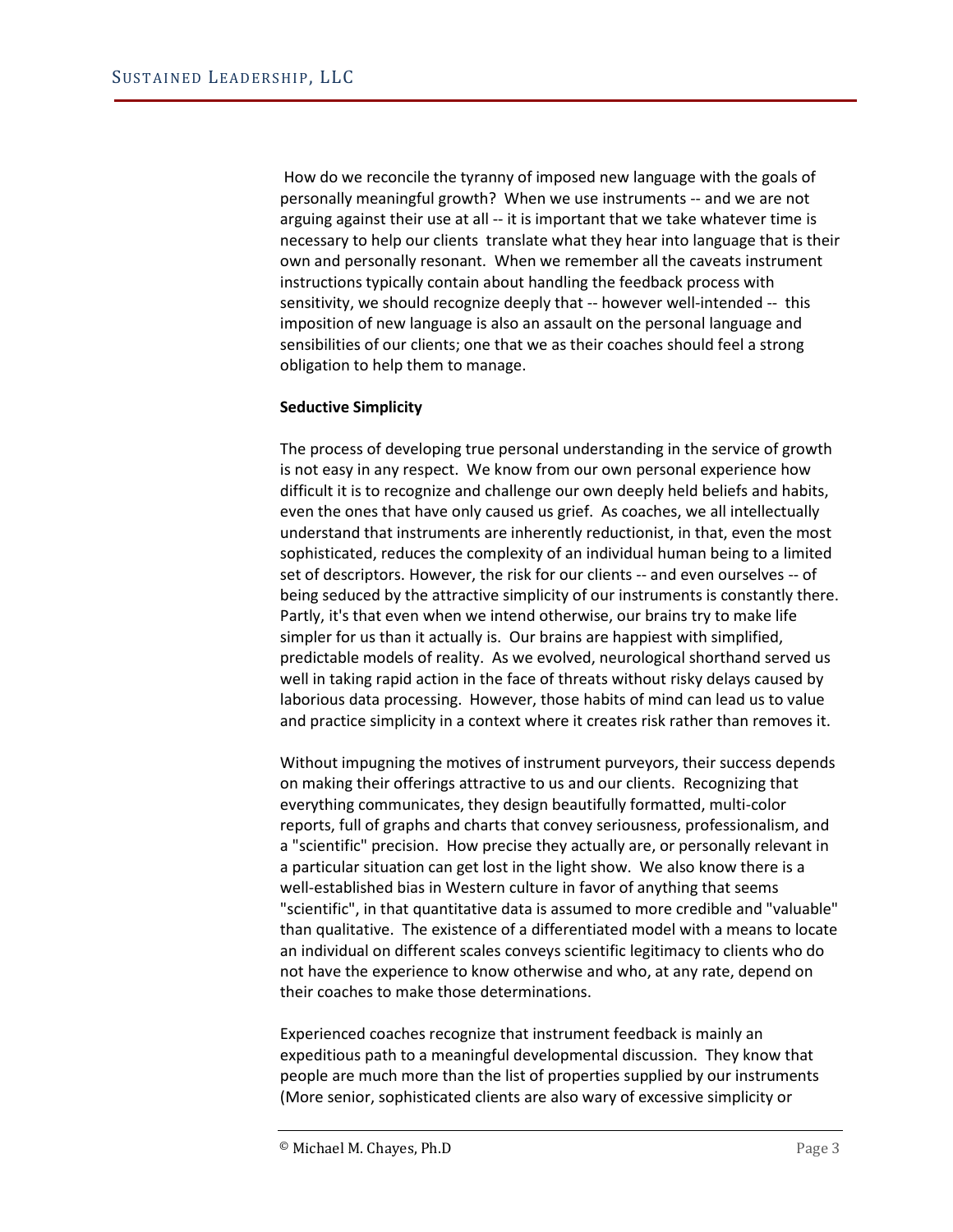formulaic approaches). However, instrument feedback is a difficult bell to unring once it's been delivered. The risk is that the allure of simple-to-obtain insight encourages unintended collusion between coach and client in accepting instrument feedback that may-or-may-not be genuinely helpful, or at any rate, is not sufficient by itself as the basis for a personal growth agenda. Einstein said, "Everything should be as simple as possible, and no simpler". It is our responsibility to judge where that line is in our coaching work.

#### **Conclusion: Handling the Two-Edged Sword**

Our brains abhor a vacuum. The very existence of language to describe experience can create an irresistible, but unjustified, illusion of understanding. Questioning the utility of our instruments should not fatally undermine our confidence or our client's. It should highlight the importance of an attitude of informed reflection that is always willing to raise questions in the service of greater, more nuanced understanding. Instrument feedback represents hypotheses that take on potential utility only after they have been vetted through our client's eyes and experience and taken possession of. While it might seem most logical for a coach to settle on one set of instruments, using them sufficiently to become skilled in applying them, it may pay more dividends in terms of client development, to use a diversity of instruments that together produce a richer information base. Using a variety of instruments that "speak different languages" also helps us to not rely excessively on a single assessment model, or inadvertently fall into self-fulfilling prophecies. Accepting feedback data with an experimental mindset, as "prototypes" for clients to test on their own real life events and then evaluate, helps us to ground our clients in a truly individual, personal level of understanding.

Research in the relative effectiveness of different forms of psychotherapy, concluded that it wasn't the particular methodology that mattered -- each could be effective or ineffective. What mattered most was the therapist, and their capacity to create a trusting working alliance with their patient. The same is likely true for coaching and the use of various instruments. In the right hands, any instrument can be useful, and in the wrong hands, none of them produce real client value. There is a second lesson from psychotherapy: effective interpretations -- new language that enlarges a client's understanding -- are usually one small step ahead of where they already are in their self-knowledge. They have one foot still in the present, even as they take a small step forward into a new level of understanding. While coaching is not psychotherapy, there is good reason to believe that we can best serve our clients by not barraging them with new language that tries to move them wholesale into a new level of understanding, ungrounded in their own interpretive reality.

Stephen Colbert, the comedian, coined a term which has since entered our cultural lexicon -- truthiness. It connotes something that sounds true, but really is based on our own hopes and beliefs, and not on a rigorous appraisal of